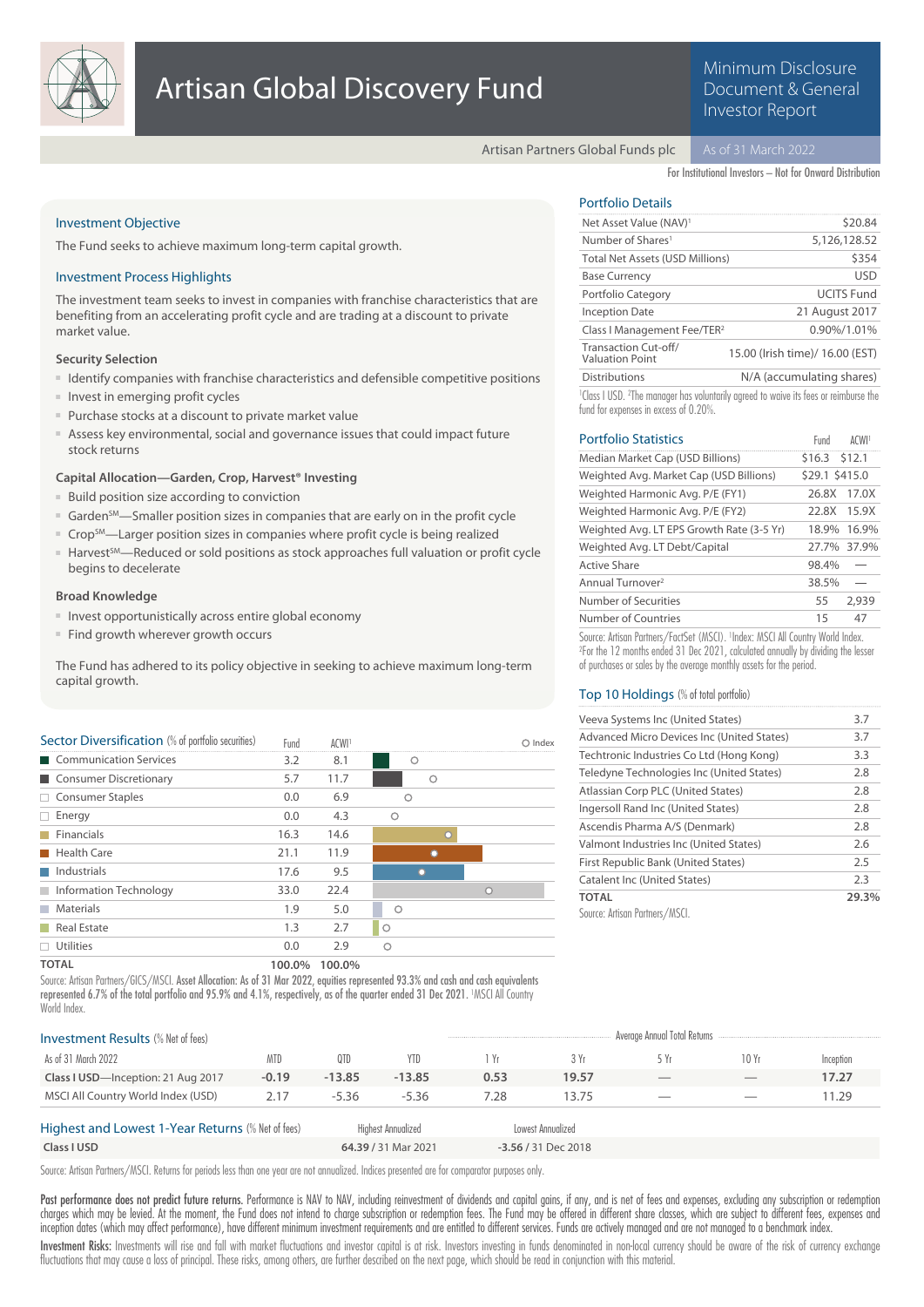# Artisan Global Discovery Fund

## Region/Country Allocation (% of portfolio securities)

| <b>REGION</b>           | Fund | ACWI <sup>1</sup> |
|-------------------------|------|-------------------|
| <b>AMERICAS</b>         | 67.0 | 64.6              |
| <b>United States</b>    | 64.4 | 61.4              |
| Canada                  | 2.7  | 3.2               |
| <b>EUROPE</b>           | 25.0 | 15.7              |
| Denmark                 | 5.8  | 0.7               |
| Germany                 | 5.4  | 2.0               |
| Italy                   | 2.4  | 0.6               |
| United Kingdom          | 2.0  | 3.7               |
| Netherlands             | 1.9  | 1.1               |
| France                  | 1.8  | 2.8               |
| Belgium                 | 1.8  | 0.2               |
| Spain                   | 1.6  | 0.6               |
| Finland                 | 1.3  | 0.2               |
| Norway                  | 1.1  | 0.2               |
| <b>PACIFIC BASIN</b>    | 6.0  | 8.5               |
| Hong Kong               | 4.1  | 0.7               |
| Japan                   | 1.9  | 5.4               |
| <b>EMERGING MARKETS</b> | 2.0  | 11.1              |
| Brazil                  | 2.0  | 0.6               |
| <b>MIDDLE EAST</b>      |      | 0.2               |
| <b>TOTAL</b>            |      | 100.0% 100.0%     |

Source: Artisan Partners/MSCI. <sup>1</sup>MSCI All Country World Index. Countries held in the index, but not held in the portfolio, are not listed.

### Identifiers

| Class/Currency ISIN |              | SEDOL   | Minimum Investment |
|---------------------|--------------|---------|--------------------|
| Class I USD         | IF00BF2VV687 | BF2VV68 | \$500,000          |

## Risk and Reward Profile



## Team Leadership (Pictured left to right)



| Portfolio Managers         | Years of Investment Experience |  |
|----------------------------|--------------------------------|--|
| Jason L. White, CFA (Lead) |                                |  |
| James D. Hamel, CFA        | 75                             |  |
| Matthew H. Kamm, CFA       |                                |  |
| Craigh A. Cepukenas, CFA   |                                |  |
| Jay C. Warner, CFA         |                                |  |

The Scheme is approved by the FSCA under section 65 of the Collective Investment Schemes Control Act 2002 and has been categorised as a Collective Investment Scheme in Securities for public sale in South Africa.

The Scheme (Artisan Partners Global Funds Plc or APGF) is an umbrella type open-ended investment company with variable capital having segregated liability between its sub-funds, incorporated with limited liability and authorized in Ireland by the Central Bank of Ireland as an Undertaking for Collective Investments in Transferable Securities (UCITS) under registration number 485593. Artisan Partners Limited Partnership is an investment adviser registered with the U.S. Securities and Exchange Commission (SEC) and serves as the investment manager of APGF. Artisan Partners UK LLP (APUK) is authorized and regulated by the Financial Conduct Authority and is a registered investment adviser with the SEC and serves as distributor of APGF. This information is issued by APUK, 25 St. James's St., Floor 3, London SW1A 1HA, registered in England and Wales (LLP No. OC351201). Registered office: Reading Bridge House, Floor 4, George St., Reading, Berkshire RG1 8LS.

This is a marketing communication. Further fund details, including risks, fees and expenses, and other information, such as ESG practices, are set out in the current Prospectus, Supplements, Key Investor Information Documents (KIIDs) and other documentation (collectively, the Fund Documents), which can be obtained by emailing artisan.transfer.agency@jpmorgan.com. Please refer to the Fund Documents and consider all of a fund's characteristics before making any final investment decisions.

Latest Sub-Fund pricing is published daily on Bloomberg. Cut-Off Time in respect of each Dealing Day is 15.00 (Irish time); Valuation point: 16.00 (EST).

Investment Risks: International investments involve special risks, including currency fluctuation, lower liquidity, different accounting methods and economic and political systems, and higher transaction costs. These risks typically are greater in emerging markets. Securities of small- and medium-sized companies tend to have a shorter history of operations, be more volatile and less liquid and may have underperformed securities of large companies during some periods. Growth securities may underperform other asset types during a given period. The investor acknowledges the inherent risk associated with the selected investments and that there is no guarantees in respect of capital or returns in a portfolio. Investments will rise and fall with market fluctuations and investor capital is at risk. The costs associated with this fund will impact your return over time. These risks, among others, are further described in the Fund Documents.

Collective Investment Schemes in Securities (CIS) should be considered as medium to long-term investments. CIS's are traded at the ruling price and can engage in scrip lending and borrowing. The collective investment scheme may borrow up to 10% of the market value of the portfolio on a temporary basis. A CIS may be closed to new investors in order for it to be managed more efficiently in accordance with its mandate. CIS prices are calculated on a net asset basis, which is the total value of all the assets in the portfolio including any income accruals and less any applicable, permissible deductions (brokerage, STT, VAT, auditor's fees, bank charges, trustee and custodian fees and the annual management fee) from the portfolio divided by the number of participatory interests (units) in issue. Forward pricing is used. A schedule of fees, charges and maximum commissions is available on request from the manager.

Performance has been calculated using net NAV to NAV numbers with income reinvested. The performance for each period shown reflects the return for investors who have been fully invested for that period. Individual investor performance may differ as a result of initial fees, the actual investment date, the date of reinvestments and dividend withholding tax.

Where foreign securities are included in a portfolio there may be potential constraints on liquidity and the repatriation of funds, macroeconomic risks, political risks, foreign exchange risks, tax risks, settlement risks; and potential limitations on the availability of market information. The investor acknowledges the inherent risk associated with the selected investments and that there are no guarantees.

Portfolio holdings are displayed in the context of marketing the fund shares and not the marketing of underlying portfolio securities. Securities referenced may not be representative of all portfolio holdings. Securities of the same issuer are aggregated to determine a holding's portfolio weight. Portfolio statistics calculations exclude outlier data and certain securities which lack applicable attributes, such as private securities. Artisan Partners may substitute information from a related security if unavailable for a particular security. This material is as of the date indicated and is subject to change without notice. Totals may not sum due to rounding.

Country exposure percentages reflect country designations as classified by MSCI as of the date shown. Securities not classified by MSCI reflect country designations as of the date the report was generated. MSCI makes no express or implied warranties or representations and shall have no liability whatsoever with respect to any MSCI data contained herein. The MSCI data may not be further redistributed or used to create indices or financial products. This report is not approved or produced by MSCI.

Sector exposure percentages reflect sector designations as currently classified by GICS. The Global Industry Classification Standard (GICS®) is the exclusive intellectual property of MSCI Inc. (MSCI) and Standard & Poor's Financial Services, LLC (S&P). Neither MSCI, S&P, their affiliates, nor any of their third party providers ("GICS Parties") makes any representations or warranties, express or implied, with respect to GICS or the results to be obtained by the use thereof, and expressly disclaim all warranties, including warranties of accuracy, completeness, merchantability and fitness for a particular purpose. The GICS Parties shall not have any liability for any direct, indirect, special, punitive, consequential or any other damages (including lost profits) even if notified of such damages.

This material is provided for informational purposes without regard to your particular investment needs and shall not be construed as investment or tax advice on which you may rely for your investment decisions. Investors should consult their financial and tax adviser before making investments in order to determine the appropriateness of any investment product discussed herein. In no event shall Artisan Partners have any liability for direct, indirect, special, incidental, punitive, consequential (including, without limitation, lost profits) losses or any other damages resulting from the use of this material.

**ARTISAN PARTNERS** For more information visit www.artisanpartners.com  $\bigcirc$  2022 Artisan Partners. All rights reserved.